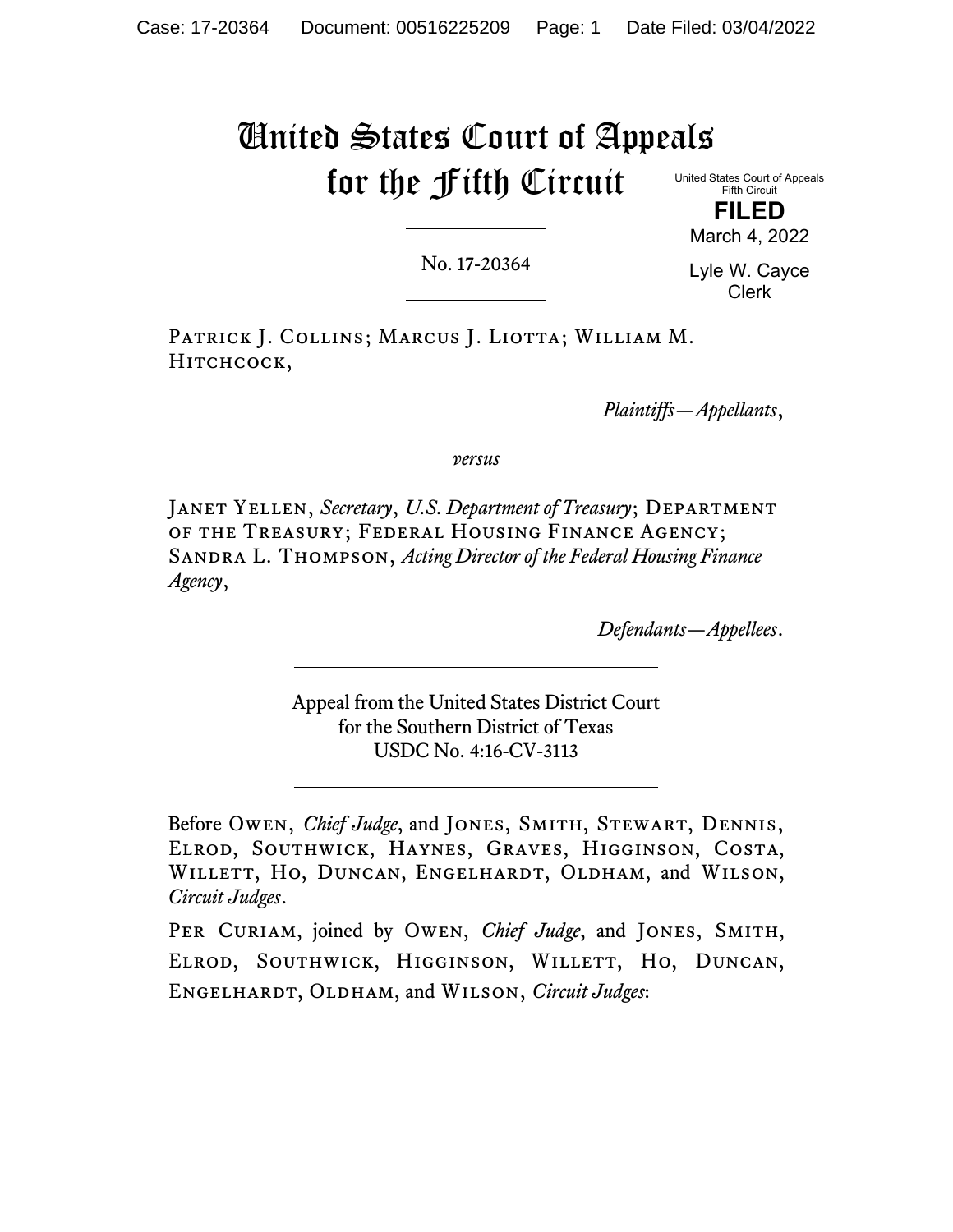This court's *en banc* decision, found at 938 F.3d 553 (5<sup>th</sup> Cir. 2019), returns to us on remand from the Supreme Court. *See Collins v. Yellen,*  141 S. Ct. 1761 (2020). We REMAND for further proceedings consistent with the Supreme Court's decision.

In *Collins*, the Court affirmed our holding that the statutory "for cause" removal provision applicable to the Director of the Federal Housing Finance Agency ("FHFA,")<sup>[1](#page-1-0)</sup>, which limited the President's authority over this Executive Branch principal officer, unconstitutionally violates the separation of powers. 141 S. Ct. at 1783-87. In pertinent part, however, the Court vacated and remanded other portions of our prior decision.

It is unnecessary to recount the Court's reasoning aside from relevant conclusions that differed from this court's disposition. First, the Court determined that the "Third Amendment" to agreements between the FHFA and Treasury Department, which affects the Plaintiff-shareholders' rights, bore no constitutional infirmity in its inception. Second, the Senateconfirmed FHFA Directors who implemented the Third Amendment during the pendency of the parties' longstanding dispute "were properly *appointed*<sup>[]"</sup> even though the President's power to remove them remained constrained. *Id*. (emphasis in original). Thus, the constitutional removal defect, the Court held, did not render "any of the actions taken by the FHFA in relation to the third amendment [] void." *Id.*

Importantly, however, the latter conclusion "does not necessarily mean . . . that the shareholders have no entitlement to retrospective relief." *Id.* at 1788. "[T]he possibility that the unconstitutional restriction on a President's power to remove a Director of the FHFA could have [inflicted compensable harm] cannot be ruled out." *Id.* at 1789. The Court went on,

<span id="page-1-0"></span> $1$  12 U.S.C. §§ 4512(a), (b)(2).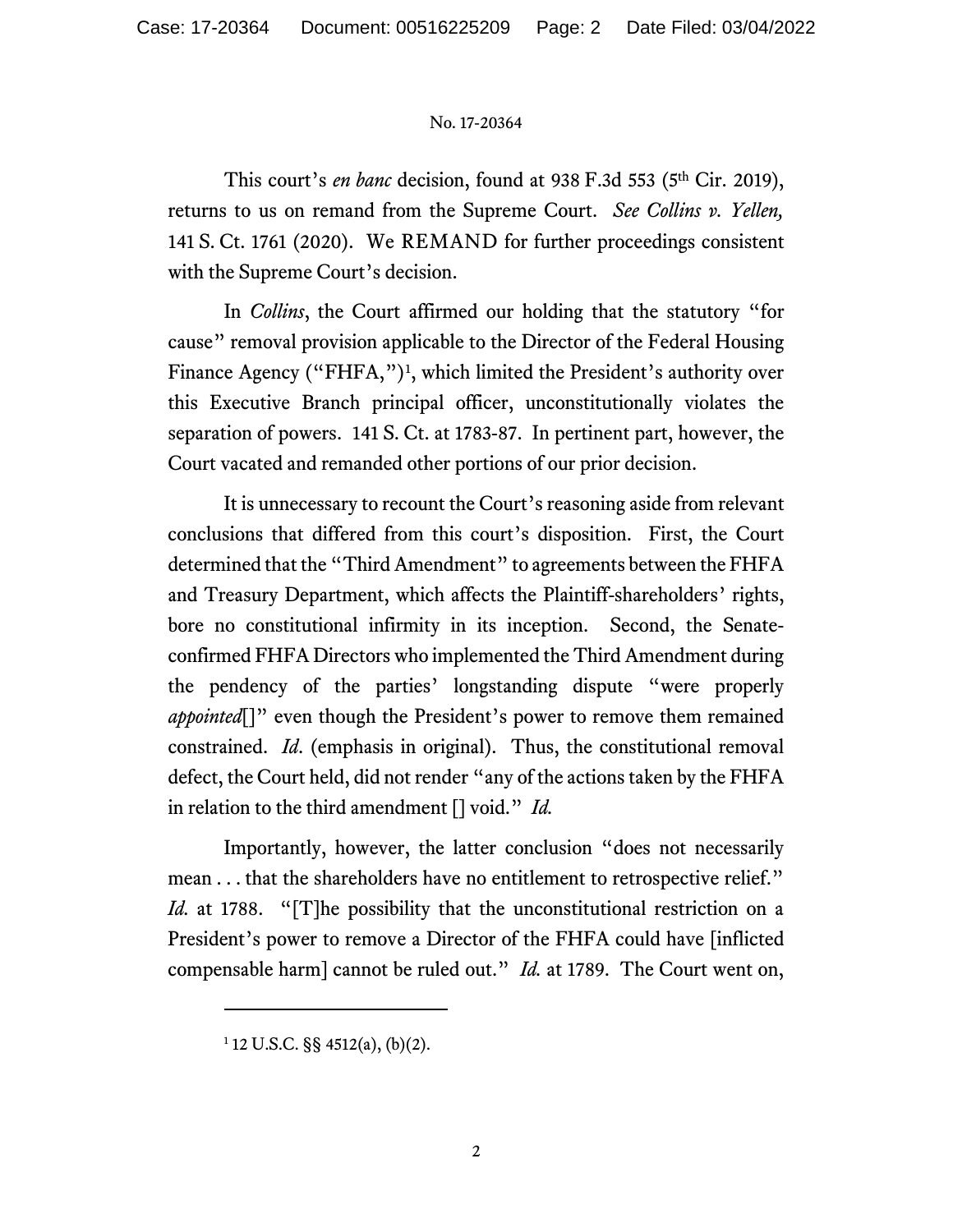very briefly, to sketch possible causes and consequences of such harm, along with the Federal Defendants' denials of any such harm. *Id.* The Court accordingly remanded the action for further proceedings consistent with its opinion.

After this court heard oral argument on questions surrounding retrospective relief, it became clear that the prudent course is to remand to the district court to fulfill the Supreme Court's remand order. And that is what we do.

REMANDED for further proceedings consistent with the Supreme Court's decision.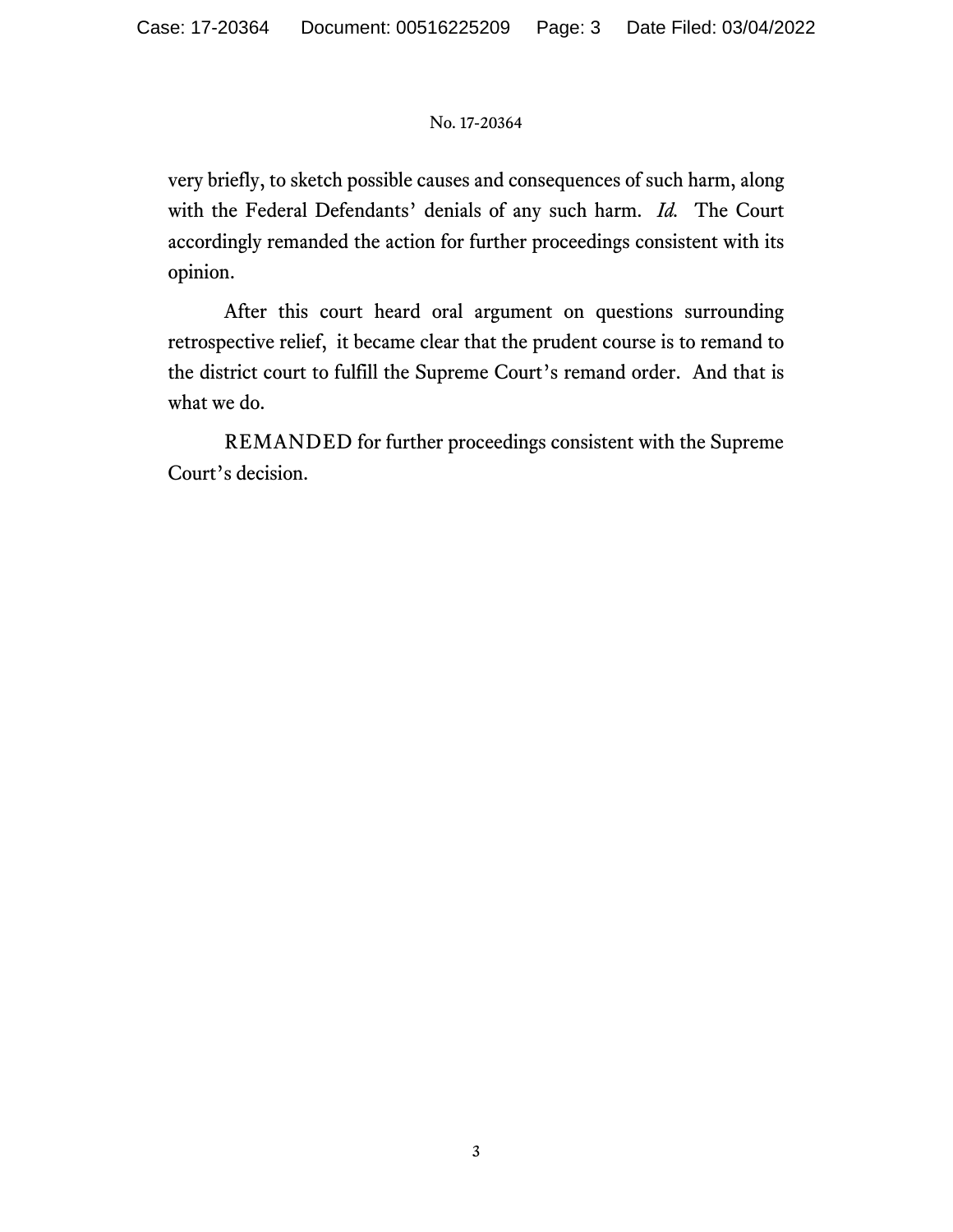Haynes, *Circuit Judge*, joined by Stewart, Dennis, Graves and Costa, *Circuit Judges*, dissenting:

I respectfully dissent from the majority opinion's decision to remand this case back to the district court to decide all the remaining issues in the first instance. On the issue of harm, the Supreme Court expressly acknowledged the federal parties' argument that the President "retained the power to supervise the Third Amendment's adoption . . . because FHFA's counterparty to the Amendment was Treasury—an executive department led by a Secretary subject to removal at will by the President." *Collins v. Yellen*, 141 S. Ct. 1761, 1789 (2021) (quotation and brackets omitted). It then instructed that "[t]he parties' arguments should be resolved in the first instance by the *lower courts*." *Id.* (emphasis added).

Nothing in this language precludes *this court* from deciding the harm issue. Indeed, we could easily do so in light of our previous conclusion that "the President, acting through the Secretary of the Treasury, could have stopped [the Net Worth Sweep] but did not." *Collins v. Mnuchin*, 938 F.3d 553, 594 (5th Cir. 2019) (en banc). As we also noted, President Trump later selected an acting Director as well as a new Director and never filed anything in this court opposing the Net Worth Sweep or its effects. *Id*. He certainly could have picked different Directors who would carry out a different vision, if he sought that.<sup>[1](#page-3-0)</sup>

Because the Shareholders have not pointed to sufficient facts to cast doubt on our previous conclusion, we should resolve this case on the above grounds. In other words, I think we should modify the district court's judgment by granting declaratory relief in the Plaintiff's favor, stating that

<span id="page-3-0"></span><sup>1</sup> It is important to remember that claims for relief must have plausibility. *See Ashcroft v. Iqbal*, 556 U.S. 662, 678 (2009).